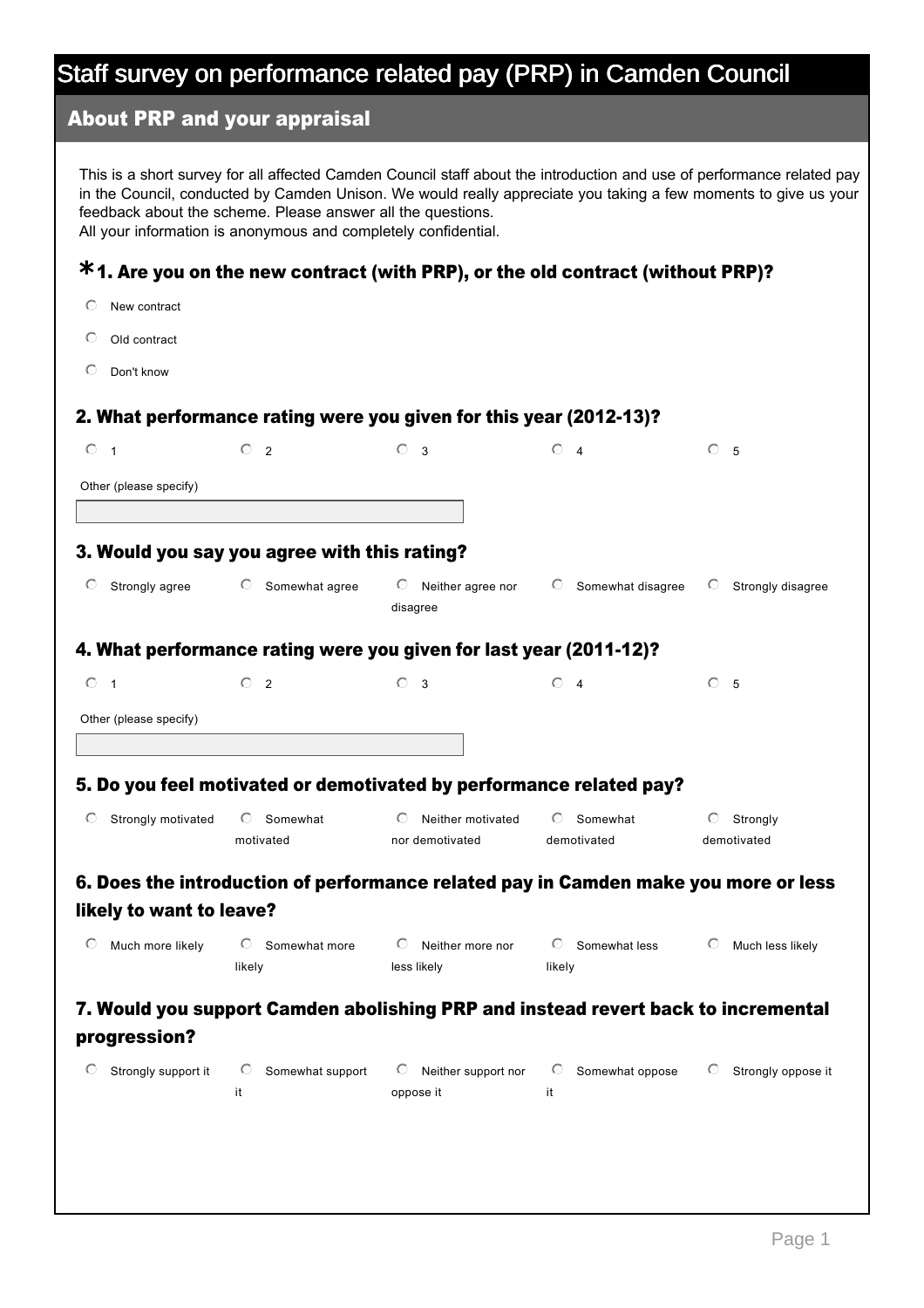## 8. If you have any more thoughts on the introduction of PRP in Camden, please let us know here:



## About you

Please give us a little information about yourself

#### 9. What directorate do you work in?

- $\mathbb O$  Children, schools and families
- $\mathbb O$  Culture and environment
- $\heartsuit$  Housing and adult social care
- $O$  Central services

#### 10. What grade or pay segment are you on?

- $\odot$  Service Provider (scale 6 and below on the old contracts)
- $\odot$  Practitioner & Manager (SO1 and above on the old contract)
- $\heartsuit$  Senior Manager (SM grades)
- $O$  Don't know

Other (please specify)

#### 11. Are you full-time or part-time?

- $O$  Full-time
- $\heartsuit$  Part-time (including term time only)

Other (please specify)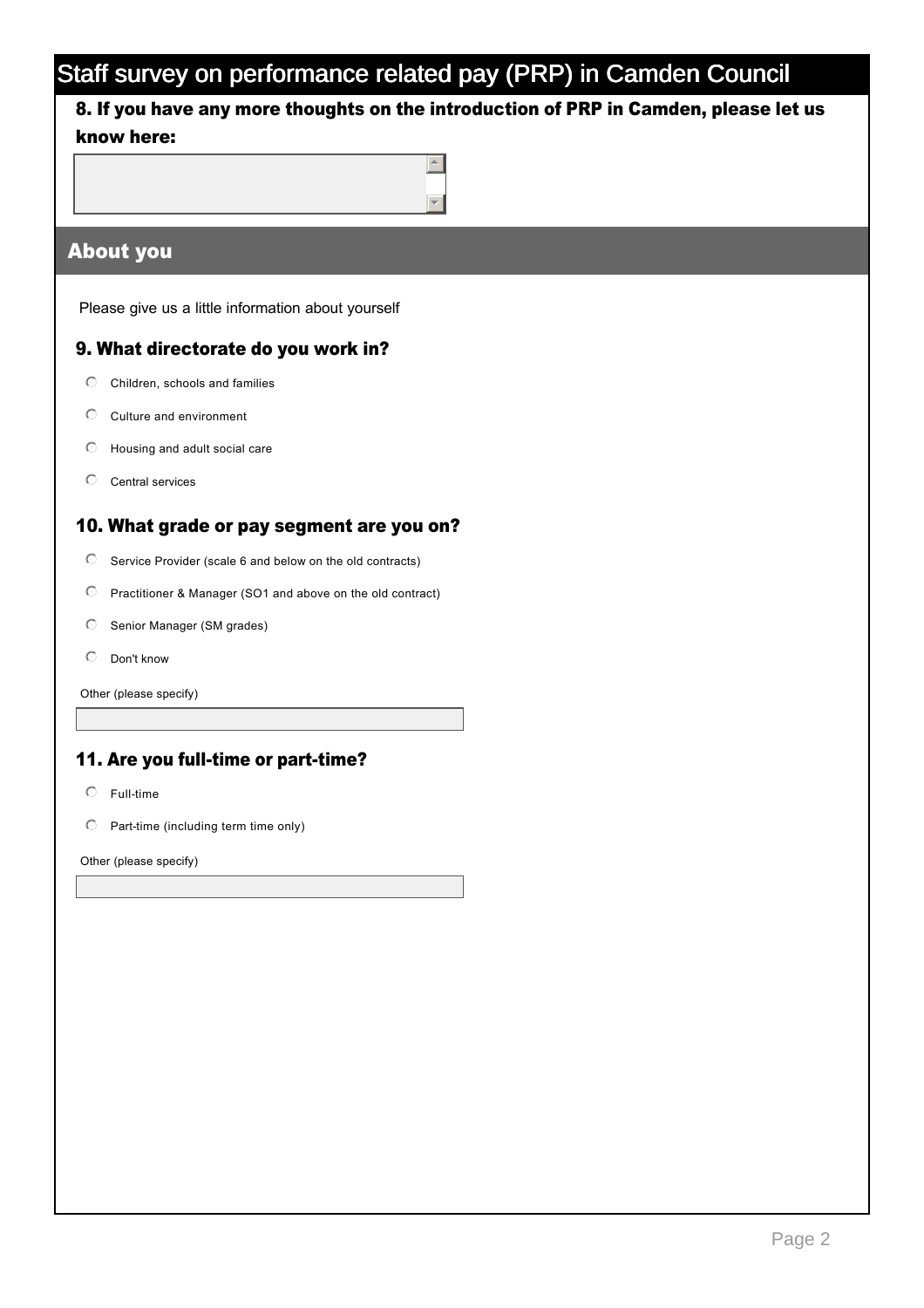## 12. What is your full-time equivalent salary?

(I.e. if you are full-time what is your annual salary, and if you are part-time, what would your salary be if you worked full-time)

- $C$  £0-10,000
- $C$  £10-20,000
- $C$  £20-30,000
- $C$  £30-40,000
- $C$  £40-50,000
- $C$  £50-60,000
- $C$  £60,000+

#### 13. How long have you worked for Camden Council?

- $0 2$  years
- $O$  3-6 years
- $O$  7-10 years
- $O$  11-20 years
- $O$  21 years+

## 14. How would you describe your gender?

- $O$  Female
- $O$  Male
- $O$  Other

#### 15. How would you describe your ethnic origin?

| $\circ$                | Bangladeshi          | ⊙ | <b>Black Caribbean</b> |  |
|------------------------|----------------------|---|------------------------|--|
| $\circ$                | Chinese              | O | <b>Black UK</b>        |  |
| $\circ$                | Indian               | ⊙ | <b>Black other</b>     |  |
| $\circ$                | Pakistani            | ⊙ | White UK               |  |
| ⊙                      | Asian UK             | ⊙ | Irish                  |  |
| ⊙                      | Asian other          | O | White other            |  |
| ⊙                      | <b>Black African</b> |   |                        |  |
| Other (please specify) |                      |   |                        |  |
|                        |                      |   |                        |  |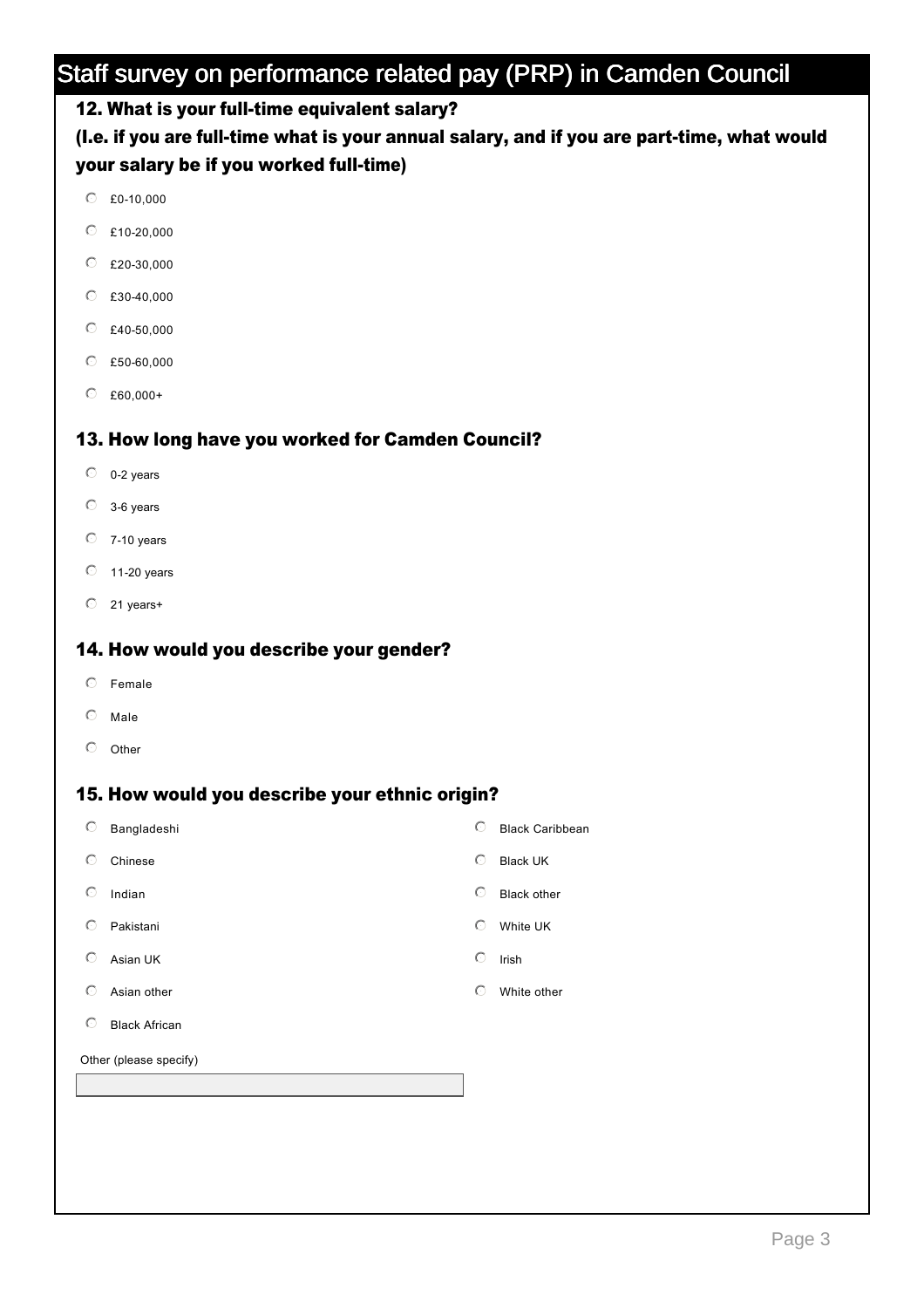# Staff survey on performance related pay (PRP) in Camden Council 16. What is your age? 17. Do you have a disability? (By "disability" we mean do you have a physical or mental impairment that has a 'substantial' and 'long-term' negative effect on your ability to do normal daily activities.) 18. At home do you have caring responsibilities? 19. Are you a union representative? 20. Are you a member of a trade union? Thank you for completing our survey  $O$  11-20  $O$  21-30  $\degree$  31-40  $O$  41-50  $\degree$  51-60  $\degree$  61+  $O$  Yes  $\circ$  No Other (please specify)  $O$  Yes  $\circ$  No Other (please specify)  $O$  Yes  $\odot$  No  $O$  Yes: UNISON  $O$  Yes: other  $\odot$  No